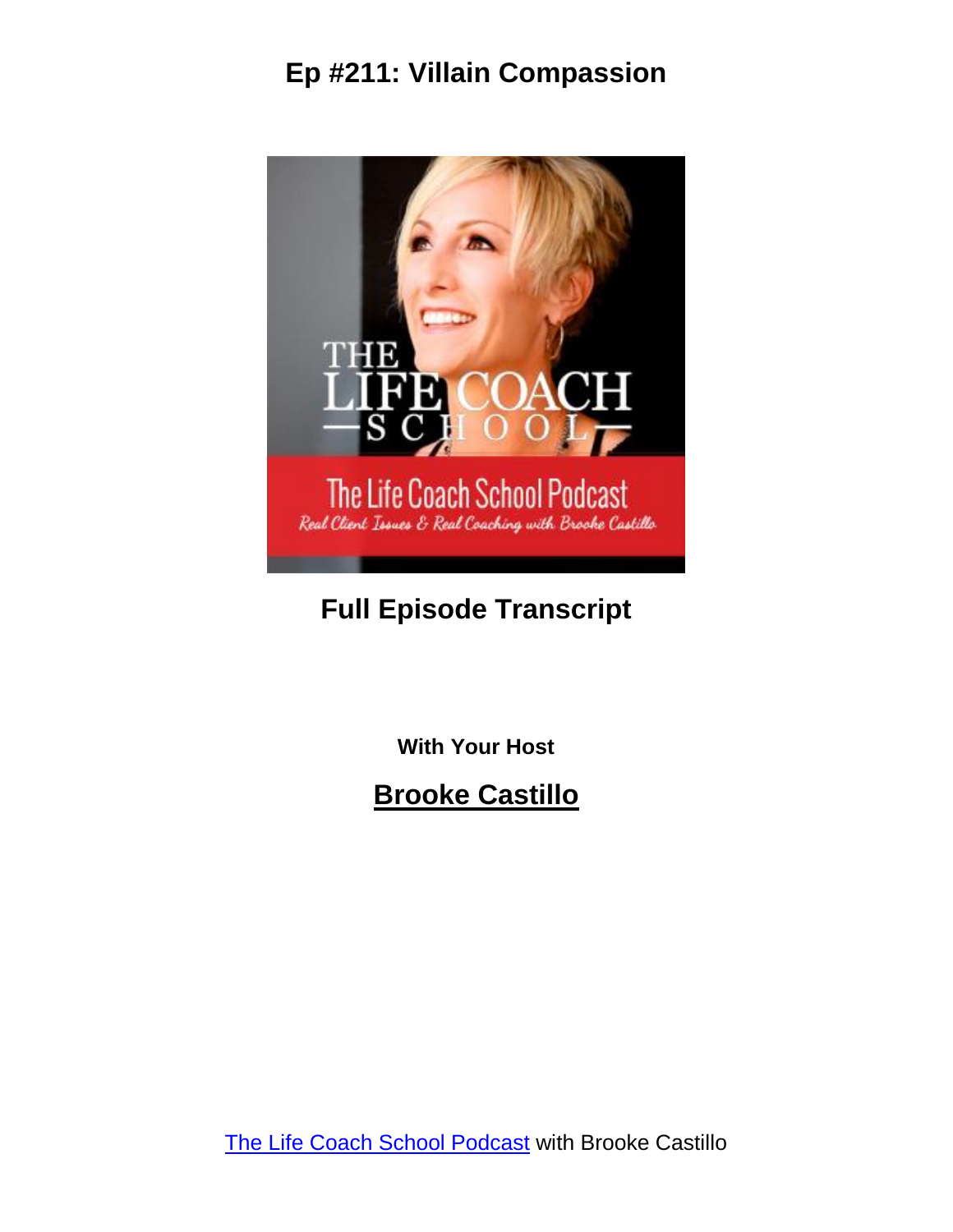Welcome to *The Life Coach School Podcast*, where it's all about real clients, real problems, and real coaching. And now your host, Master Coach Instructor, Brooke Castillo.

Well, hello there, my friends. I wanted to create a podcast for you this week titled, Villain Compassion. And it's a concept that I use with a lot of my students who've been with me for a long time. It's one of those kinds of more advanced concepts that once you get to know me is a little easier to accept. And it's a hard concept in the beginning of my work.

So here's my philosophy. I feel like y'all have been with me for 211 episodes. If this is your very first podcast that you've listened to from me, this might be not a great idea because this is one of my more advanced concepts, but welcome and try it on and see what you think.

So one of the things that I live my life by is the idea that I love the humans. And I love all of our humanness. And we're on a range, right? We're on this scale of goodness to badness in terms of our morality and our judgment. There's the dark side and the light side. And so much of the story of the human experience is based on good and bad.

And what most of my life and my clients' life has been focused on is trying to figure out what side we're on, right? Are we on the good side or the bad side, and most of my life I've thought I was on the bad side. I had so much self-loathing and you know, kind of criminating myself and my own life that I always say myself as the bad one, the one that wasn't good enough.

And I went from being the bad one in my life to then also being the victim and playing out that victim and villain role that we're taught so often in our stories and taught so often in the lessons as we're growing up.

And as I've done this work on myself and I'm embraced the part of the world that isn't "good", and the part of the world that is good, I have come to understand that this human spectrum of good and badness and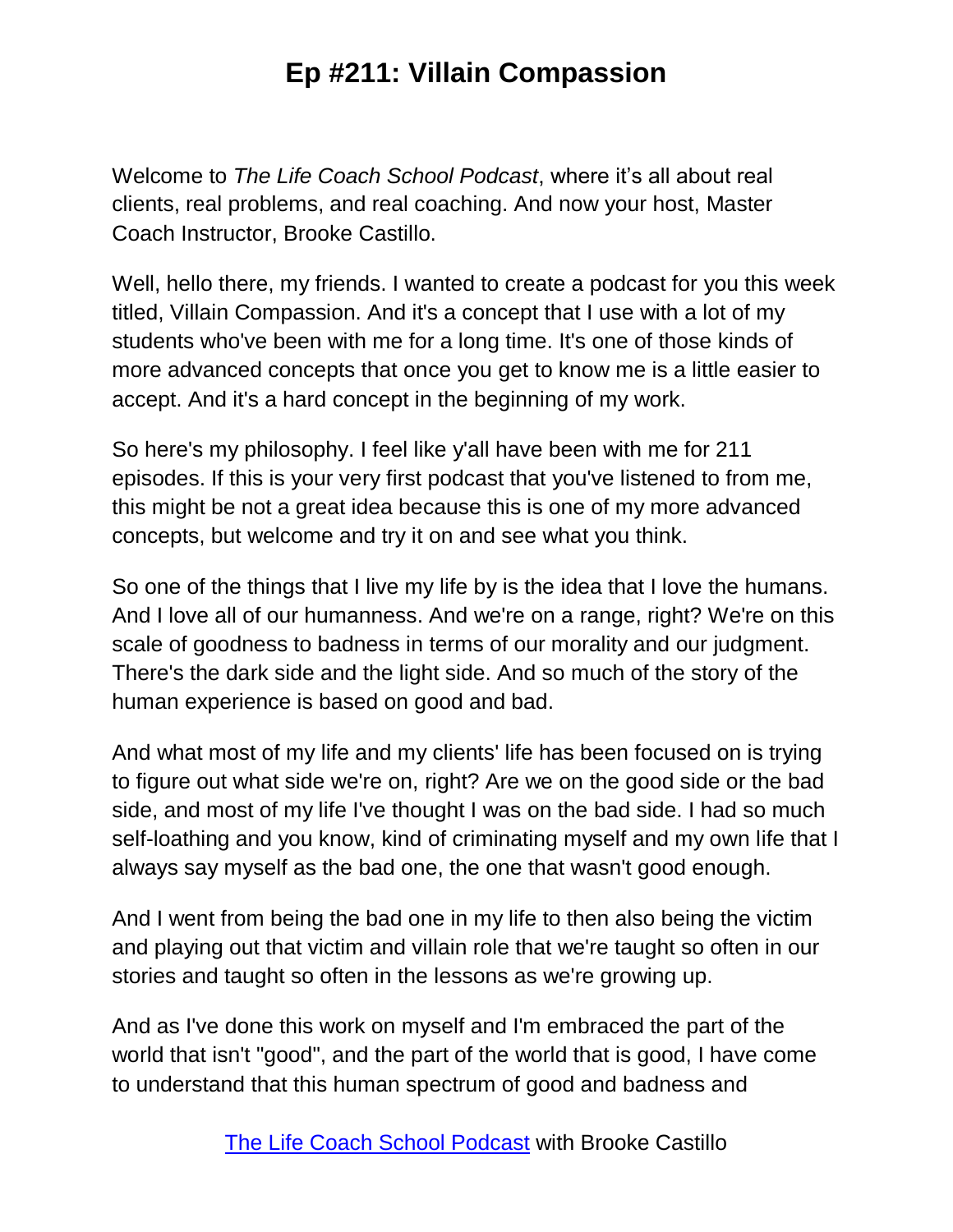judgment there does not serve us very well because the problem with it is that we're always trying to locate and vilify the villains. And one of the things that we end up doing is dehumanizing other humans based on their behaviors and in our dehumanizing of the villains, we become a lesser version of who we want to be.

And here's what I mean by that. I'll give you an example of a conversation I had with one of my clients. She was talking about sex trafficking and she was talking in a way about sex traffickers as if those weren't actually human beings that were doing the sex trafficking. The men that she had done research on that were in charge of the sex trafficking were human beings doing it.

And they were, in her eyes, dehumanizing the women and the children that they were using for the sex trafficking, which I agree with, right? Of course. But in her vilifying the villain, she was then dehumanizing the villain, the very thing that she was vilifying him for.

So for example, as a sex trafficker, he was not seeing women and men as humans, he was seeing them as dollar signs, and in her judgment of him, she was not seeing him as a human being but just a monster. And so we end up truly creating the exact issue that we're trying so hard to fight, and I see this happen over and over and over again.

I have a lot of people in my life who have said a lot of really negative things about politicians and about people in leadership roles, and people that they work for and bosses, in a way that they feel is justified. So they are basically hating on these people and saying very hateful and critical things about these people, but they feel like they are justified in doing that because of all these horrible things that these people have done.

And one of the things that I asked my clients about, and I asked my students and colleagues about this, is are you a person that criticizes and puts down other human beings? And they would say of course not, no. No, I hate the people that do that. Those people are awful, those people are terrible, those people should be killed. I would never put down another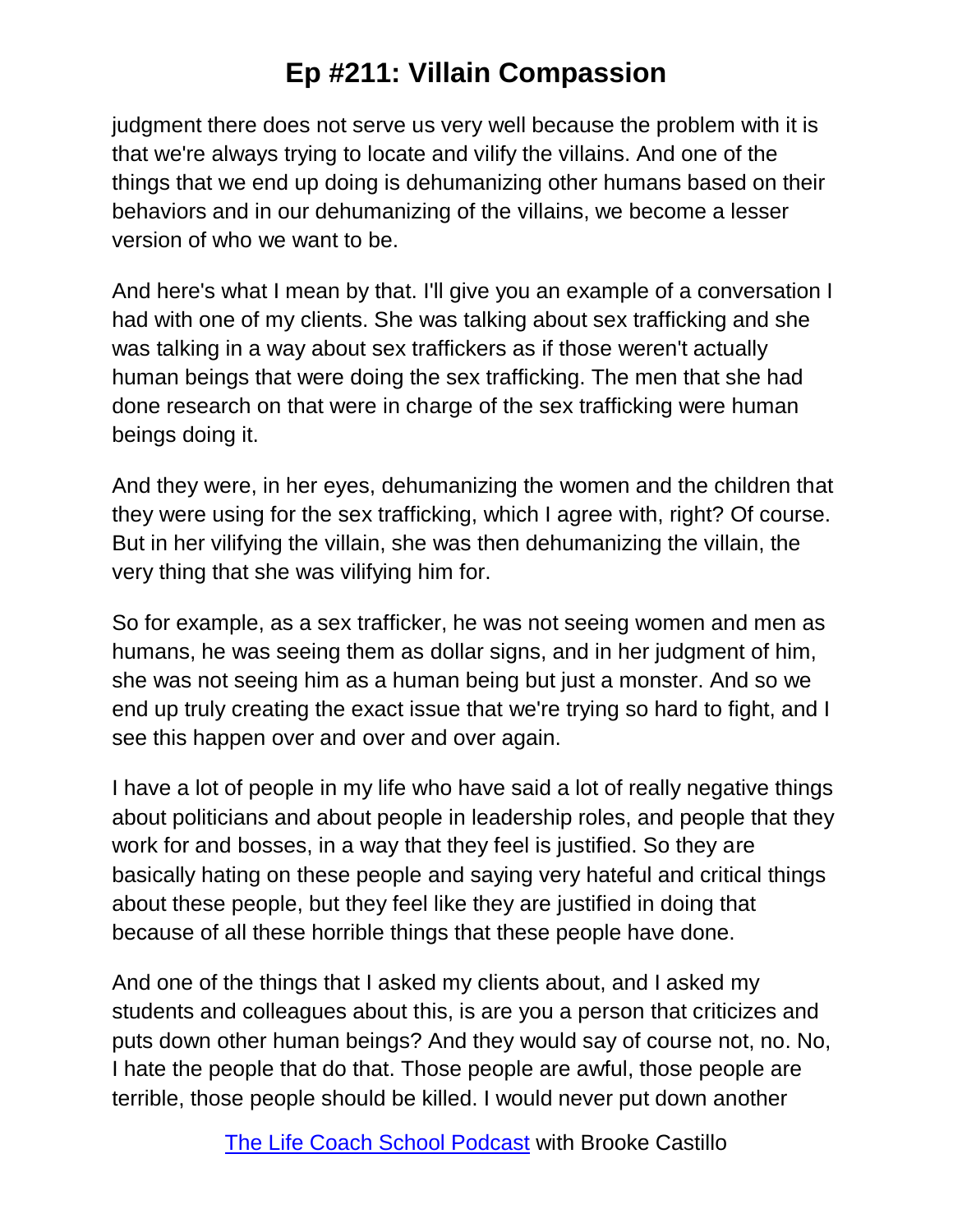human being like those people do. Those people are the scum of the earth, I would never put down human beings, right?

So in their being critical of the humans that are putting down the other humans, they are doing the exact same thing. They are saying ugly, vile, awful things, and justifying it. They are making fun of other people and saying it's okay to make fun of him because he makes fun of other people. It's okay to hate on him because he hates on other people. And we in doing that, try to justify our own hate because of the hate that came before us.

And this becomes a cycle of villains. This becomes a way of not being the best version of ourselves and not being who we want to be. And so when I see my colleagues criticizing other people and hating on other people, in the name of justice, in the name of compassion, in the name of love, all I can do is shake my head and say they are very, very confused because spewing hate about another person and their family, no matter what they've done, is still spewing hate.

And you have to notice, are you someone that says horrible things about other people and justifies it because you think those people are horrible? You have to decide if that is the kind of person that you would want to be. Do you want to be saying those things about other human beings? Is that the person that you want to be?

So one of the things that I want you to consider is that when you vilify other people and when you put them down and hate on them and criticize them, you are justifying it by your judgment about how they've shown up as a human and how they should be showing up as a human.

And there's this wide range of what we can consider good and bad and what is worth criticizing and what is worth hating on, and where do we cross that line. When does someone become a villain that it's okay for us to throw rocks at? And what I have found is that that line moves depending on the level of our own judgment.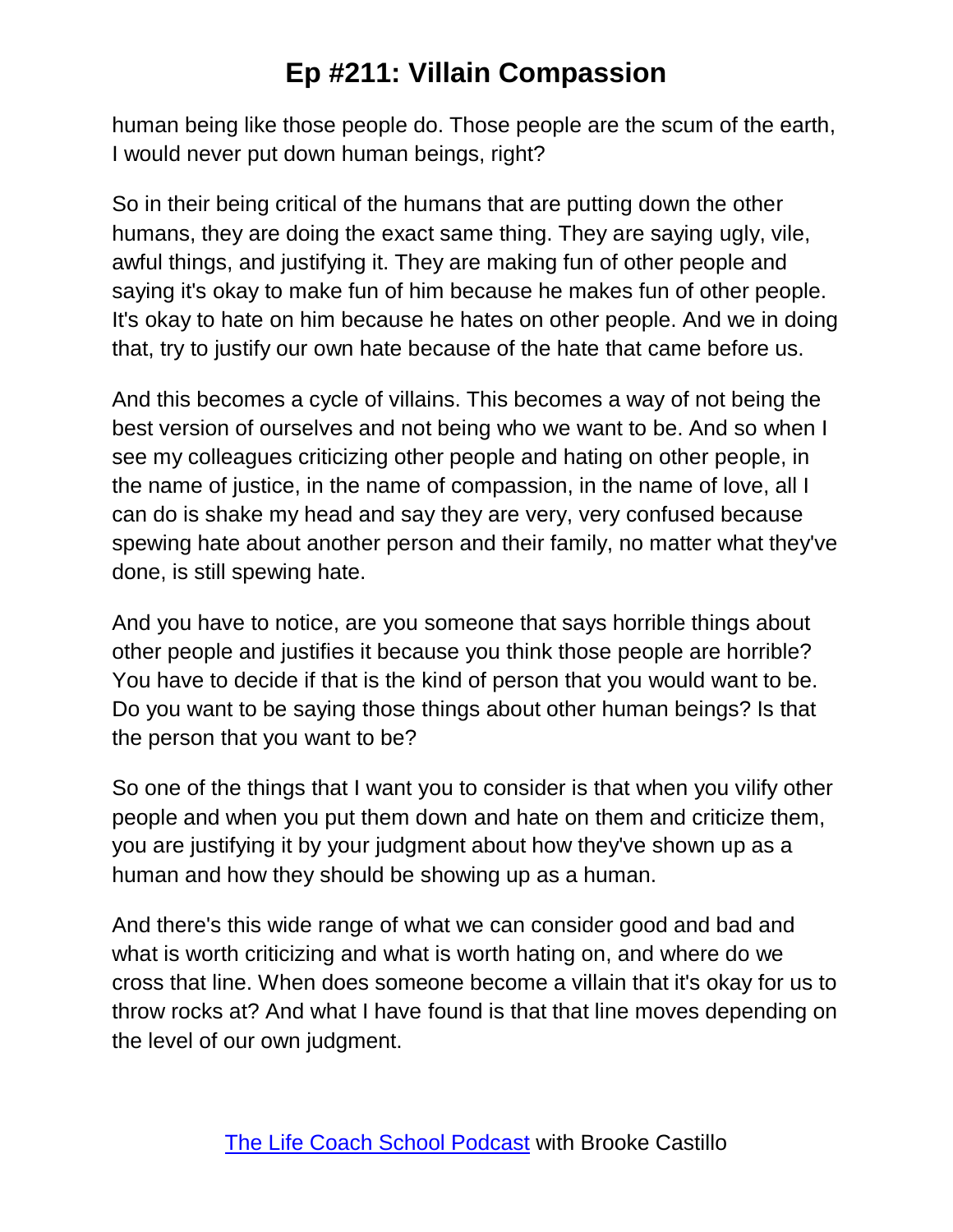And the problem with it is that whatever we're projecting out there into the world onto all these bad people that we see out there in the world, we use that same judgment on ourselves. And what we loathe and what we project in terms of our own loathing onto other people is what we're also experiencing inside.

So when we hate on our boss, we are feeling hate. Now, you may feel like you're justified. You may feel like they've done wrong things, you may say you just don't like them, you may say you don't want to like them. That's fine, but you are the one experiencing it. You are the one suffering over the hate of this other person.

And so when I suggest this to my clients, they sometimes get very upset and tell me that they can't have compassion for another human being that has been a villain because that would somehow mean condoning their behavior. And I always am so puzzled by this.

How is having compassion for someone the same as condoning their behavior? We have to separate people from their behavior. We have to separate the human from their behavior and not necessarily condemn the person, the human because of the way that they behave. And this makes people so mad at me when I suggest this, but the reason I'm suggesting it is for your sake. It's for the sake when you vilify someone, you become the victim when they are your villain.

And when you vilify them to the point where you feel like you need to dehumanize them, then you become the villain of them. You see what I'm saying? It's like, when you start hating on the hater, when you start beating up on the hater, you have then become the villain.

So what I'm suggesting is that we step back from the villain, the person that we've made the villain in our mind, and we drop into compassion, if we can find it. And I want to tell you that compassion is not the same as condoning anything. We're not condoning people's behavior ever, but it doesn't mean that we have to condemn the person in our mind if that is hurtful to us.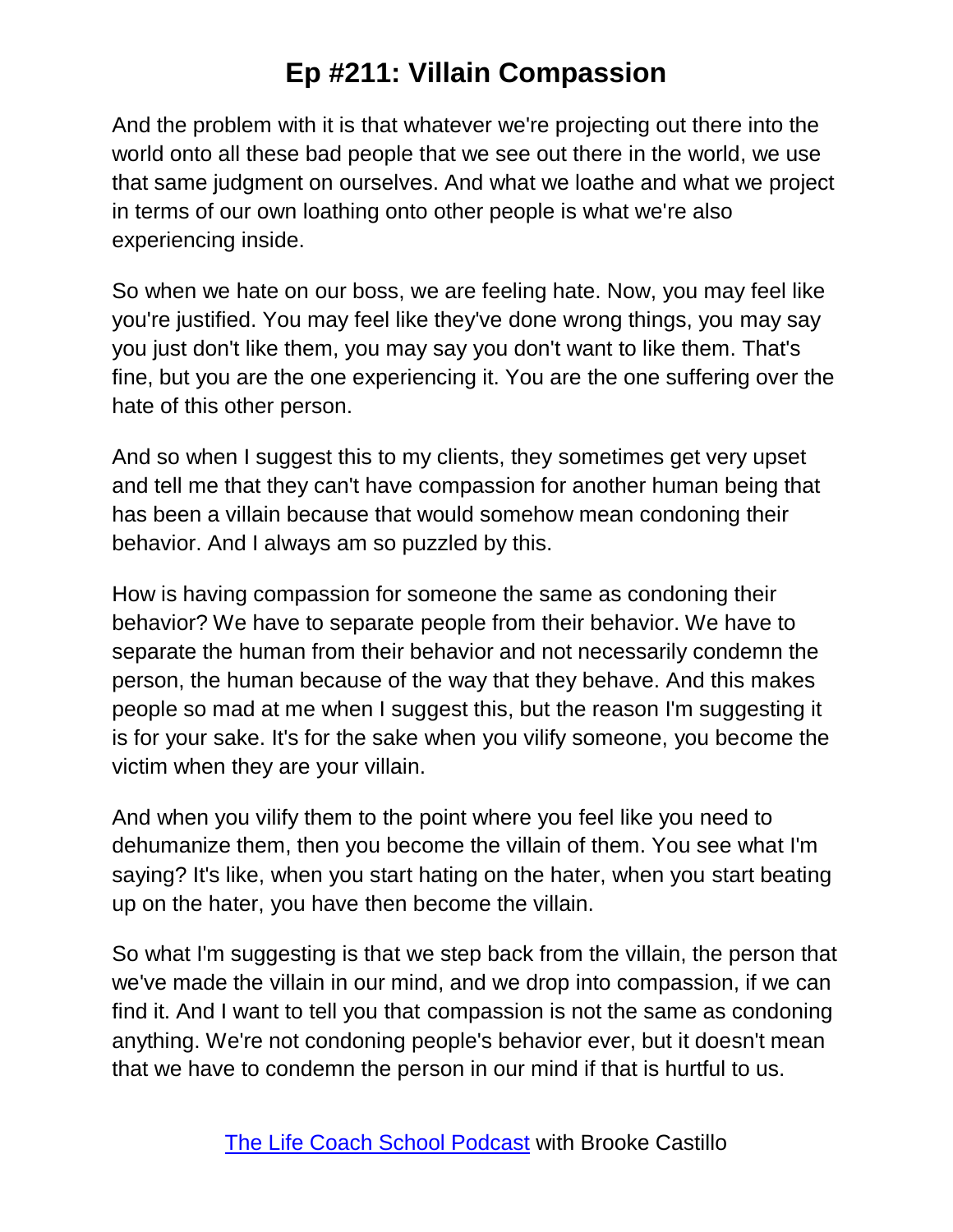So one of the best ways that I know of to find compassion for all human beings, I always imagine every human was once an innocent child. And one of many things could have happened that put them in a position where they end up doing horrible things in the world. And I evaluate this in my own mind when I think about the pure innocent child that was born and the possibilities of what they were exposed to, what they were taught, what types of mental illnesses they may have experienced, what belief systems that they may have adopted, that has them acting in a world in a way that we would condemn their actions.

But what is it like when we can be compassionate for the human? Because if we can be compassionate for the human who can, you know, struck the worst possible experience for themselves and other people in the world, if we can find compassion there, then we will find it much easier to find compassion for ourselves, for all of our own wrongdoings, which we will have. All of us will have in our own lives.

And again, it doesn't mean we condone the behavior, of course, we don't condone murder, we don't condone abuse, but we can have compassion for all of the humans on the planet and curiosity and understanding. And I would say that curiosity has been the thing that has served me the most when it comes to this experience is why are people the way that they are.

I know that hurt people hurt people. I know that people that are suffering sometimes don't know how to not cause suffering. And I've seen this experience played out with myself because I was suffering, I caused myself so much suffering. I was both my own victim and my own villain. And I've worked with thousands of clients who identify themselves as victims, and I've worked with thousands of clients who identify themselves as villain.

And when I can look at everyone as just a human, and I can look at everyone with curiosity, and I don't ever condemn the human, then I open up my heart to so much possibility and so much compassion. Because otherwise, I have to keep myself always judging other people to decide where they fall on the side of my version of good humans and my versions of bad humans.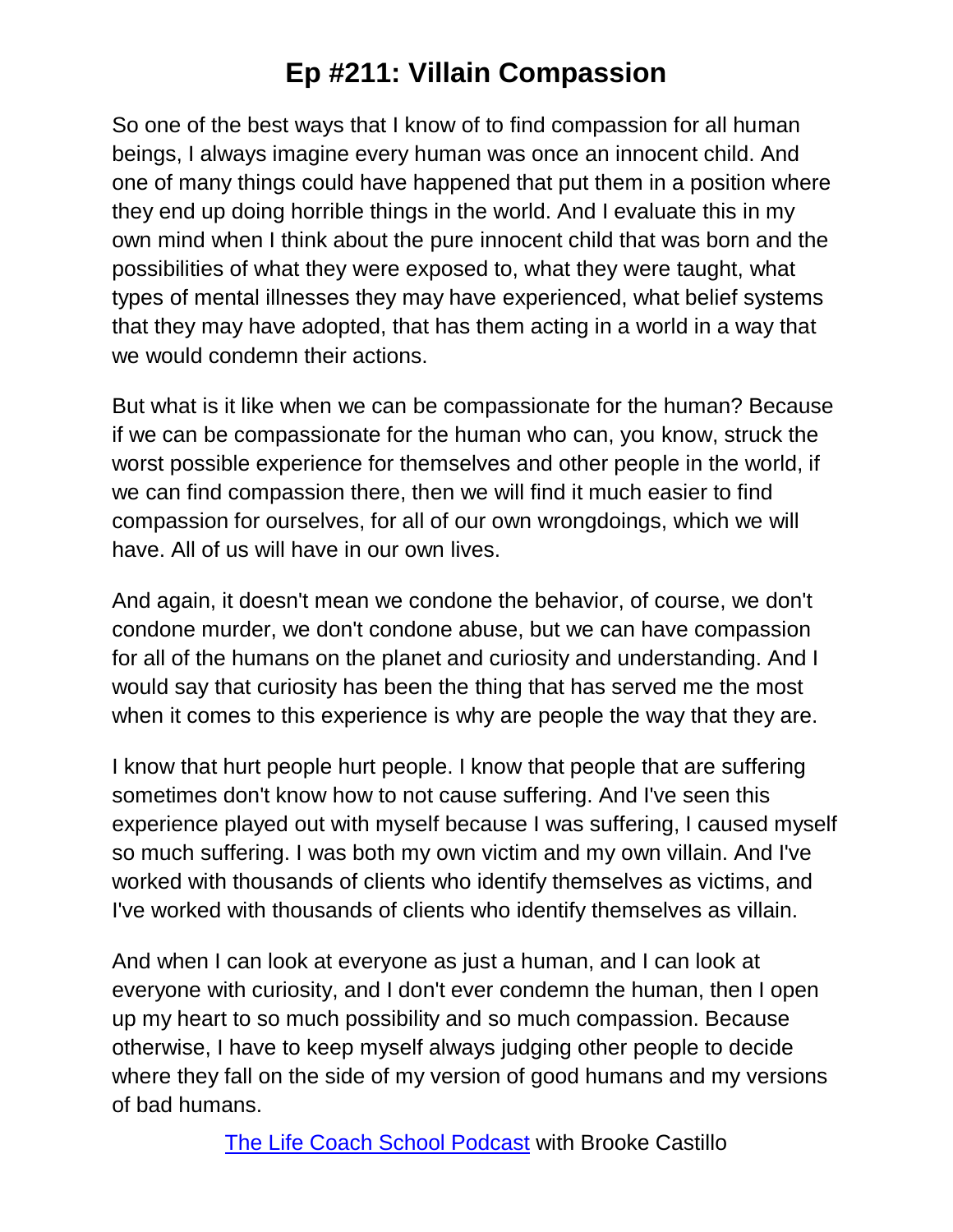And when I just look at all humans as humans and some of us really get it wrong, and some of us really get it right, and some of us are somewhere in the middle - in fact, most of us are right there in the middle - we can have compassion for the whole spectrum of what it means to be human, what it means to be on this planet because what it does mean on this planet is there are horrific things that happen.

And yet we still want to be here, and we still want to bring our children here. And we still understand that there are parts of the human experience, that our parts of the human experience, there's no arguing them, that aren't what we would prefer. And yet we can use those things in our life to turn to hate and abuse and murder and frustration, or we can use those things in our life to deepen our compassion.

I like to think of the example of someone who notices someone else doing something in the world that they hate. So maybe I'm noticing someone abusing someone else. And that could make me angry and frustrated, and it can make me hate that abuser, and it could actually make me then abuse the abuser. Turns me into an abuser because I'm hating so much on the abuser.

Or I can use that anger and frustration and work on myself to find a way to be compassionate for both the abuser and the abused and myself, and know that from that compassion is where strength and change will come. So instead of saying, "Oh, it's fine that someone's being abused, it's fine that someone's abusing someone else," that's what we call indifference.

Instead of doing that, or instead of then abusing the abuser with my words and with my actions, there is the other option, which is using compassion and wisdom and inspiration and strength to understand that human experience and to turn it into something more positive.

And I think all the great leaders, all the great stories that we've heard throughout our history and throughout our lives are people that have used love and peace and compassion to handle all sorts of situations. Negative, very negative situations that are happening in the world.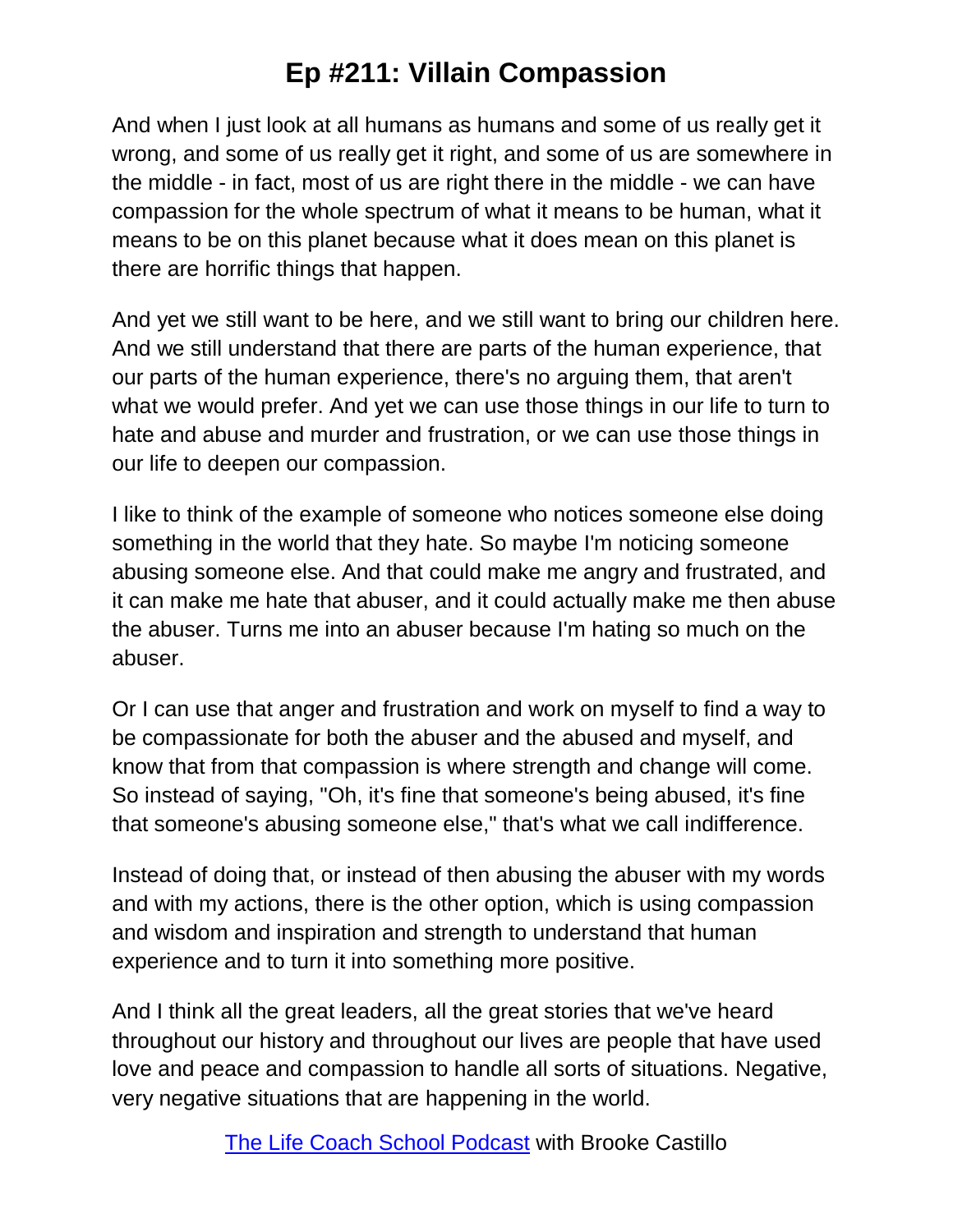And what I have learned by my work with the model is that when we take action from a place of compassion and love and strength, that change is so much faster and so much easier, and so much better. When we attack violence, we're adding to the violence. When we resist other people's behavior, we are adding to the tension.

When we come from a place of understanding, when we come from a place of compassion, we come from a place of intelligence and love for all humans, and for the deep desire to understand why people do what they do, in a way of really understanding the cause of violence, the cause of pain, the cause of abuse, then we have much more of a chance of changing the results permanently.

When we beat people up for their actions, we miss the cause of their actions. And when we find the cause of their actions, that's where we can find compassion and from that place of compassion, strength to enact change.

So I want you to think about the things in the world that you think are bad, the things in the world where you find villains, and I want you to ask yourself, how are you showing up when you think about them that way? Are you showing up with outrage and fear and offendedness? Or are you showing up with compassion and love and strength? Which my friends, is the opposite of condoning. It's understanding.

And when we start understanding where all human beings are coming from, that is the beginning of change. Change does not come from a place of hate and fear. Nothing good comes from a place of hate and fear. Our desire for something better, our desire for something good, our love of goodness, our compassion for humans, that's what causes change. That's what makes abuse intolerable to us, is our love and compassion.

And we don't want to forget that that can motivate us to make all the change we need to change in the world. We do not have to spit in other people's faces and yell in their faces and say horrible things about them